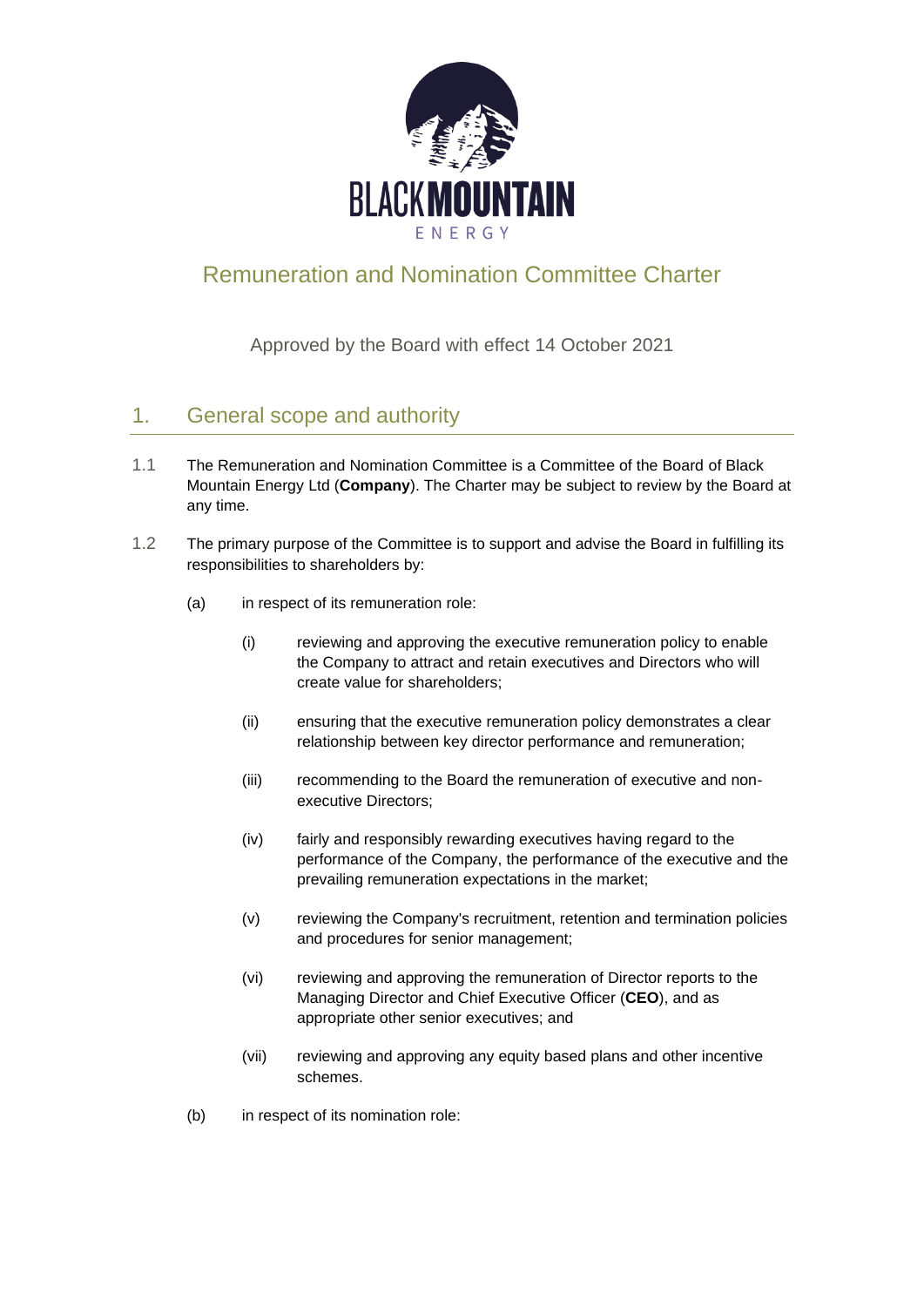- (i) maintaining a Board that has an appropriate mix of skills, diversity and experience to be an effective decision-making body; and
- (ii) ensuring that the Board is comprised of Directors who contribute to the successful management of the Company and discharge their duties having regard to the law and the highest standards of corporate governance.
- 1.3 The Committee shall have the right to seek any information it considers necessary to fulfil its duties, which includes the right to obtain appropriate external advice at the Company's expense.
- 1.4 No individual director or senior executive is to be involved in deciding his or her own remuneration.

### 2. Constitution

As and when it is required a Remuneration and Nomination Committee will be established by resolution of the Board.

#### 3. Membership

- 3.1 The Remuneration and Nomination Committee shall be appointed by the Board from among the Directors of the Company and shall consist of not less than three members all of whom shall be non-executive directors and with the majority being independent Directors.
- 3.2 Directors will be appointed to the Remuneration and Nomination Committee for a term of three years or such shorter time as they remain in the office of Director. Directors may serve consecutive terms on the Remuneration and Nomination Committee.

#### 4. Chair

The Remuneration and Nomination Committee shall appoint a Chair of the Committee. The Chair shall be an independent director.

#### 5. Secretary

- 5.1 The Company Secretary shall be the Secretary of the Remuneration and Nomination Committee.
- 5.2 The Secretary will be responsible for keeping the minutes of meeting of the Committee and circulating them to Committee members and to the other members of the Board.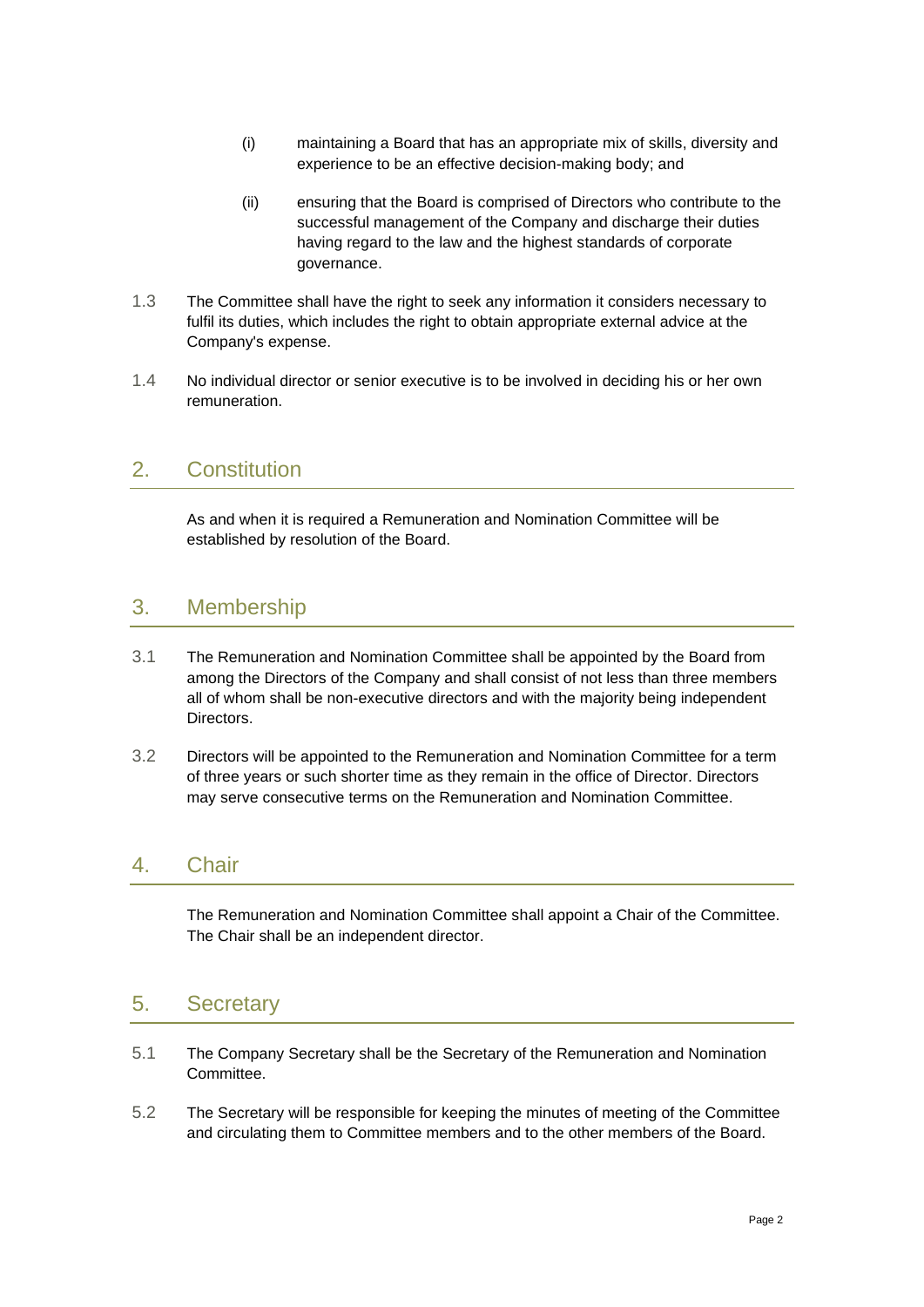5.3 The Secretary shall distribute supporting papers for each meeting of the Committee as far in advance as possible.

#### 6. Quorum

A quorum shall be two members. In the absence of the Committee Chair or appointed delegate, the members shall elect one of their number as Chair.

### 7. Meeting frequency

- 7.1 Remuneration and Nomination Committee meetings will be held bi-annually to enable the Committee to undertake its role effectively.
- 7.2 Meetings are called by the Secretary as directed by the Board or at the request of the Chair of the Committee.
- 7.3 Where deemed appropriate by the Chair of the Committee, meetings and subsequent approvals may be held or concluded by way of a circular written resolution or a conference call.
- 7.4 Decisions will be based on a majority of votes with the Chair having the casting vote.
- 7.5 The Committee may invite any executive management team members or other individuals, including external third parties, to attend meetings of the Committee, as they consider appropriate.

#### 8. Authority

- 8.1 The Remuneration and Nomination Committee is authorised by the Board to investigate any activity within its charter. It is authorised to seek any information it requires from any employee and all employees are directed to cooperate with any request made by the Remuneration and Nomination Committee.
- 8.2 The Remuneration and Nomination Committee is required to make recommendations to the Board on all matters within the Remuneration and Nomination Committee's charter.

#### 9. Access

9.1 Members of the Committee have rights of access to the books and records of the Company to enable them to discharge their duties as Committee members, except where the Board determines that such access would be adverse to the Company's interests. Such access shall be provided on a timely basis.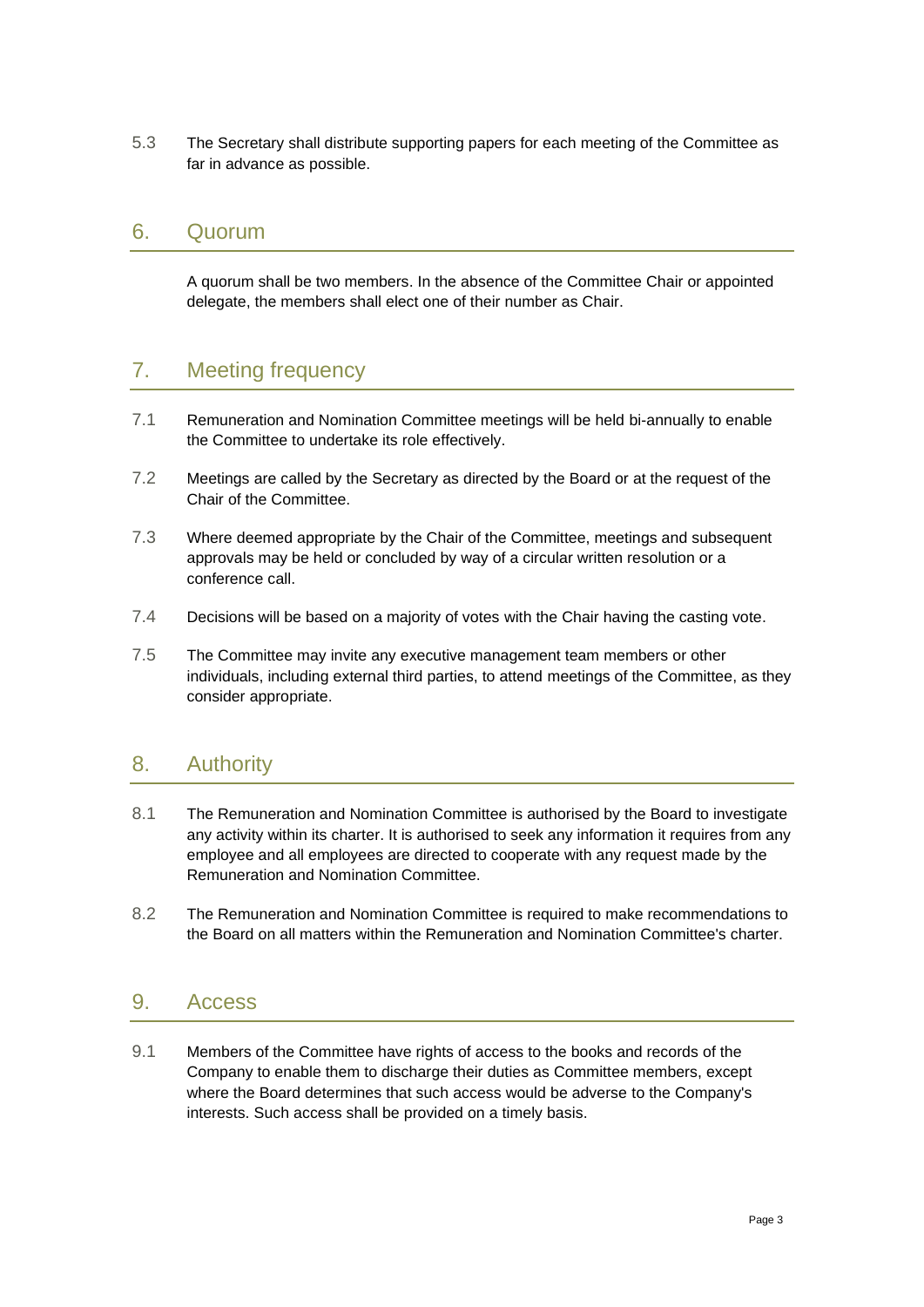9.2 The Committee may consult independent experts to assist it in carrying out its duties and responsibilities. Any costs incurred as a result of the Committee consulting an independent expert will be borne by the Company.

### 10. Reporting procedures

The Secretary shall circulate the minutes of the meetings of the Remuneration and Nomination Committee to all members of the Committee for comment and change before being signed by the Chair of the Committee and circulated to the Board with the Board papers for the next Board meeting. The minutes are to be tabled at the Board meeting following the Remuneration and Nomination Committee meeting along with any recommendations of the Remuneration and Nomination Committee.

## 11. Duties and responsibilities

In order to fulfil its responsibilities to the Board the Committee shall:

- (a) Executive Remuneration Policy
	- (i) Review and approve the Company's recruitment, retention and termination policies and procedures for senior executives to enable the Company to attract and retain executives and Directors who can create value for shareholders.
	- (ii) Review the on-going appropriateness and relevance of the executive remuneration policy and other executive benefit programs.
	- (iii) Ensure that remuneration policies fairly and responsibly reward executives having regard to the performance of the Company, the performance of the executive and prevailing remuneration expectations in the market.
- <span id="page-3-0"></span>(b) Executive Directors and Senior Management
	- (i) Consider and make recommendations to the Board on the remuneration for each executive Director (including base pay, incentive payments, equity awards, retirement rights, service contracts) having regard to the executive remuneration policy.
	- (ii) Review and approve the proposed remuneration (including incentive awards, equity awards and service contracts) for the direct reports of the CEO. As part of this review the Committee will oversee an annual performance evaluation of the executive team. This evaluation is based on specific criteria, including the business performance of the Company and its subsidiaries, whether strategic objectives are being achieved and the development of management and personnel.
- (c) Executive Incentive Plan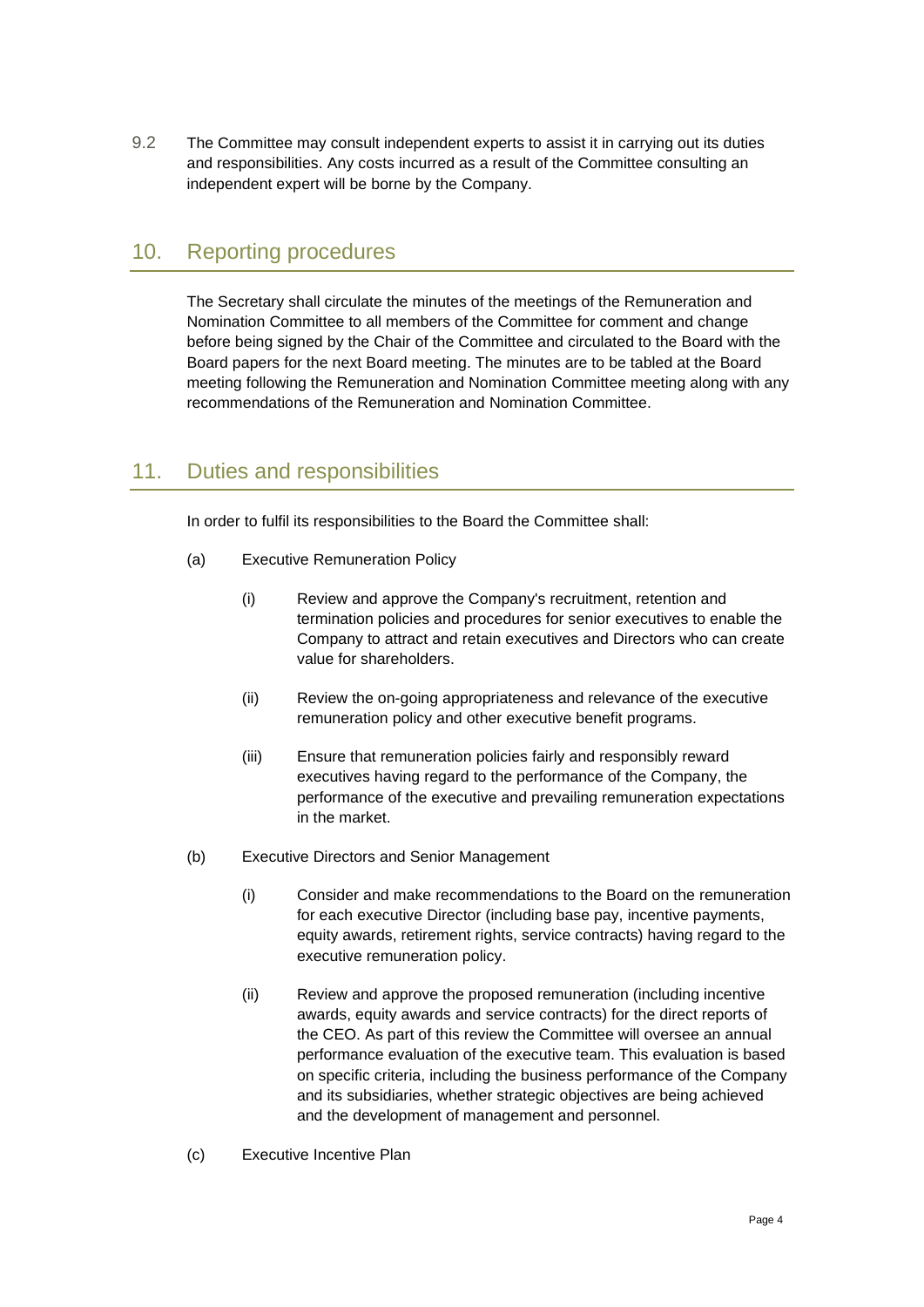- (i) Review and approve the design of any executive incentive plans.
- (d) Equity Based Plans
	- (i) Review and approve any equity based plans that may be introduced (**Plans**) in the light of legislative, regulatory and market developments.
	- (ii) For each Plan, determine each year whether awards will be made under that Plan.
	- (iii) Review and approve total proposed awards under each Plan.
	- (iv) In addition to considering awards to executive Directors and direct reports to the CEO, review and approve proposed awards under each Plan on an individual basis for executives as required under the rules governing each Plan or as determined by the Committee.
	- (v) Review, approve and keep under review performance hurdles for each equity based Plan.
- (e) Nomination

The Committee shall periodically review and consider the structure and balance of the Board and make recommendations regarding appointments, retirements and terms of office of Directors. In particular, the Committee is to:

- (i) regularly evaluate the mix of skills, experience, expertise and diversity of the existing Board. In particular, the Board is to identify the particular skills and diversity that will best increase the Board's effectiveness and prepare a description of the role and capabilities required for the particular appointment. Consideration is also given to the balance of independent Directors on the Board;
- (ii) identify and recommend to the Board candidates for the Board after:
	- (A) considering the necessary and desirable competencies of new Board members to ensure the appropriate mix of skills and experience;
	- (B) assessing how the candidates can contribute to the strategic direction of the Company; and
	- (C) undertaking appropriate background checks, including checks as to the candidate's character, experience, education, criminal record and bankruptcy history;
- (iii) approve and review induction procedures for new appointees of the Board to ensure that they can effectively discharge their responsibilities;
- (iv) assess and consider the time required to be committed by a nonexecutive Director to properly fulfil their duty to the Company and advise the Board.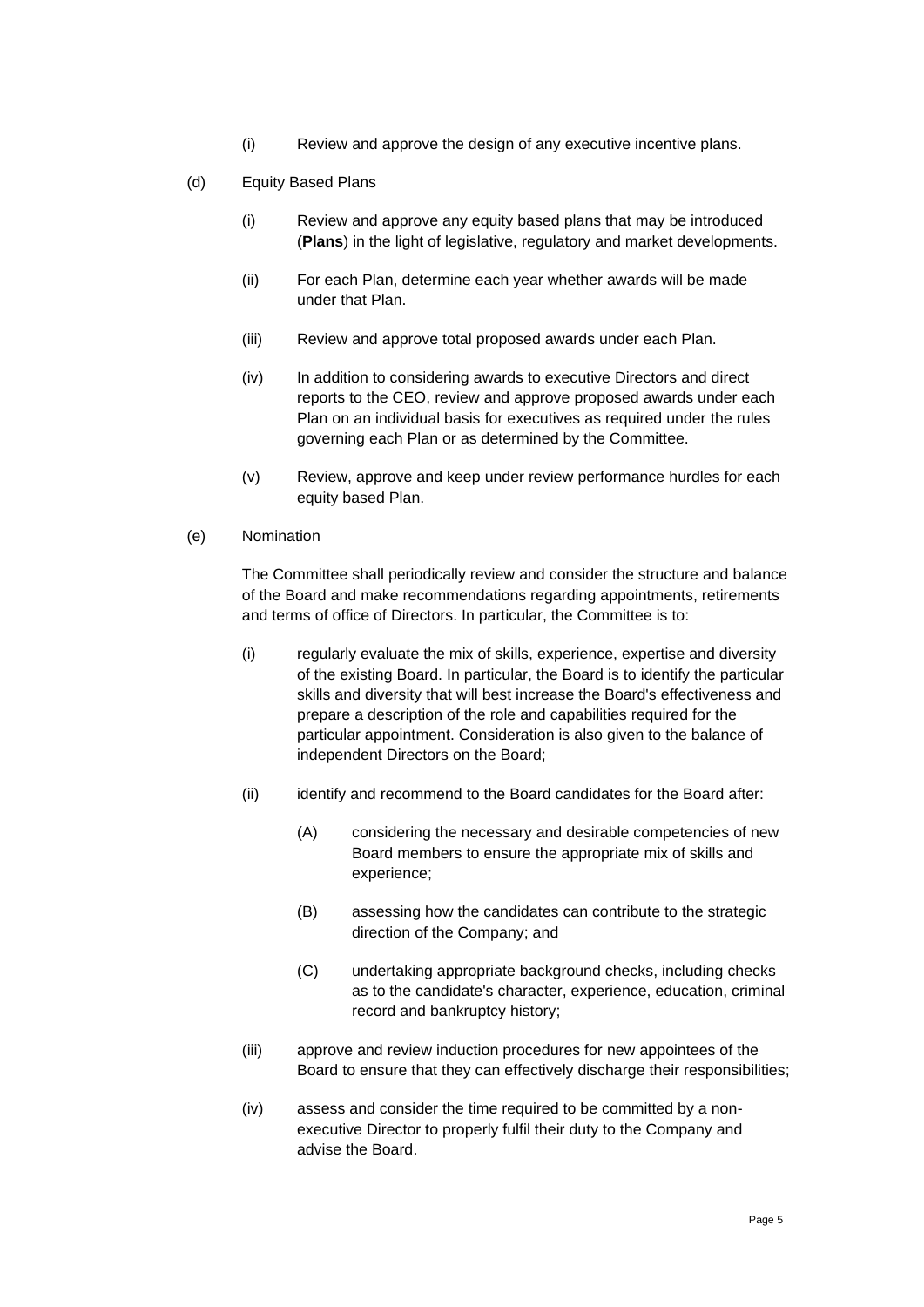- (v) consider and recommend to the Board candidates for election or reelection to the Board at each annual shareholders' meeting;
- (vi) review Directorships in other public companies held by or offered to Directors and senior executives of the Company;
- (vii) review succession plans for the Board will a view to maintaining an appropriate balance of skills and experience on the Board;
- (viii) arrange an annual performance evaluation of the Board, its Committee and individual Directors;
- (ix) ensure new directors enter into a written agreement with the Company, setting out the terms of their appointment. The new directors must also submit a consent to act and undergo induction by the Board;
- (x) make recommendations to the Board on the appropriate size and composition of the Board; and
- (xi) make recommendations to the Board on the terms and conditions of appointment to, and removal and retirement from, the Board.
- (f) Other

The Committee shall perform other duties and activities that it or the Board considers appropriate.

#### 12. Non-Executive Remuneration

- 12.1 In considering the levels of remuneration for Non-Executive Directors, the Committee is to consider the guidelines set out in Box 8.2 of the Corporate Governance Principles and Recommendations (**Recommendations**):
	- (a) **Composition:** Non-Executive Directors should be remunerated by way of cash fees, superannuation contributions and non-cash benefits in lieu of fees (such as salary sacrifice into superannuation or equity);
	- (b) **Fixed Remuneration**: levels of fixed remuneration for non-executive directors should reflect the time commitment and responsibilities of the role;
	- (c) **Performance Based Remuneration**: Non-Executive Directors should not receive performance-based remuneration as it may lead to bias in their decision-making and compromise their objectivity;
	- (d) **Equity Based Remuneration:** it is generally acceptable for Non-Executive Directors to receive securities as part of their remuneration to align their interests with the interests of other holders. However, Non-Executive Directors generally should not receive options with performance hurdles attached or performance rights as part of their remuneration as it may lead to bias in their decision-making and compromise their objectivity.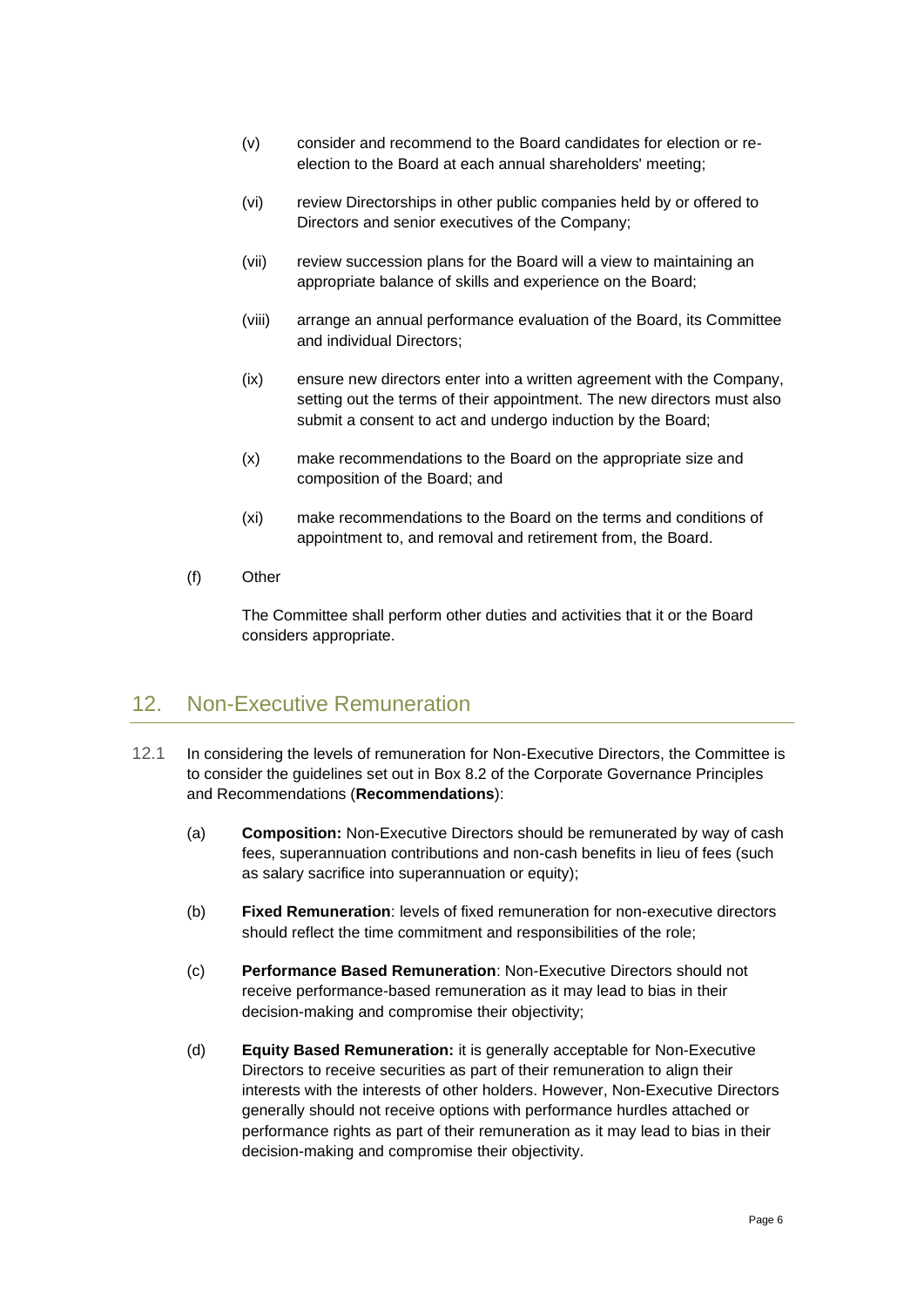- (e) **Termination Payments**: Non-Executive Directors should not be provided with retirement benefits other than superannuation.
- 12.2 To the extent that the Company adopts a different remuneration structure for its Non-Executive Directors, the Committee shall document its reasons for the purpose of disclosure to stakeholders.
- 12.3 There are no minimum shareholding requirements for Non-Executive Directors.

## 13. Executive Remuneration

- 13.1 In setting the remuneration for Executives pursuant to clause [11\(b\),](#page-3-0) the Committee is to consider the guidelines set out in Box 8.2 of the Recommendations:
	- (a) **Composition:** remuneration packages for Executives should include an appropriate balance of fixed remuneration and performance-based remuneration;
	- (b) **Fixed Remuneration**: should be reasonable and fair, taking into account the entity's obligations at law and labour market conditions and should be relative to the scale of the Company's business. It should reflect core performance requirements and expectations;
	- (c) **Performance Based Remuneration**: should be clearly linked to clearly specified performance targets. These targets should be aligned to the Company's short, medium- and longer-term performance objectives and should be consistent with the Company's purpose, strategic goals and Statement of Values. Discretion should be retained where appropriate to prevent performance-based remuneration rewarding conduct that is contrary to the Company's values or risk appetite;
	- (d) **Equity Based Remuneration:** well-designed equity-based remuneration, including options or performance rights, can be an effective form of remuneration, especially when linked to hurdles that are aligned to the Company's short, medium and longer-term performance objectives. Care needs to be taken not to lead to short termism or the taking of undue risks; and
	- (e) **Termination Payments**: termination payments if any, should be agreed in advance and the agreement should clearly address what will happen in the case of early termination. There should be no payment for removal for misconduct.
- 13.2 To the extent that the Company adopts a different remuneration structure for its Executive Directors, the Committee shall document its reasons for the purpose of disclosure to stakeholders.